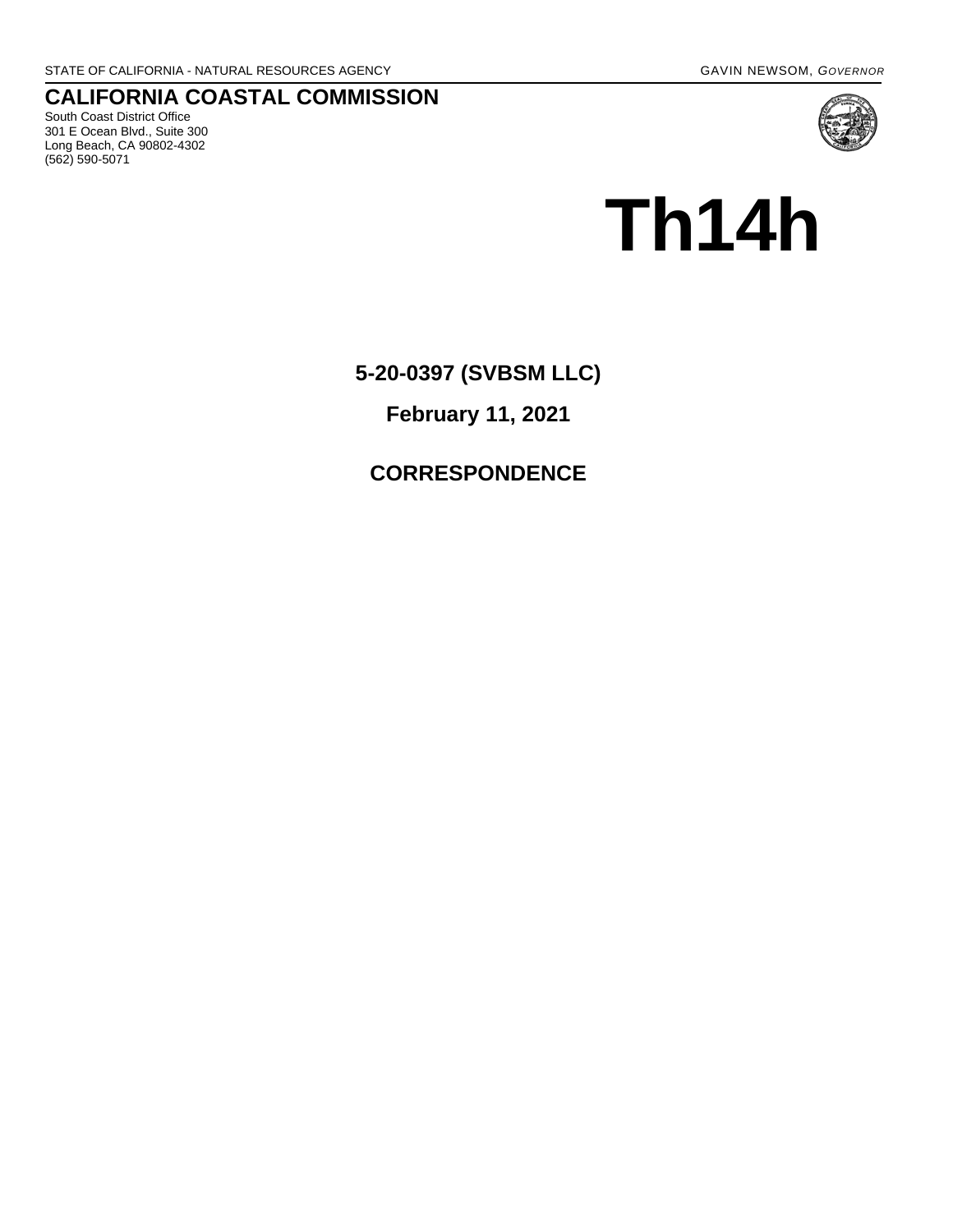

Agenda Item Th14(h) 2/11/21 Meeting CDP Application No. 5-20-0397 Joe Mani In Support of Project

February 5, 2021

**VIA E-MAIL** 

California Coastal Commission South Coast District Office 301 E. Ocean Blvd. Ste. 300 Long Beach, CA 90802

> Re: CDP Application No. 5-20-0397 1401 Ocean Avenue, 300, Santa Monica

Dear Commissioners:

I am a manager of Mani Brothers Portofino Plaza (DE) LLC, the owner of the property located at 1401 Ocean Avenue, Santa Monica, California ("Property"). The Property is improved with a three-story commercial building ("Building"), which is improved with ground floor restaurants and second and third floor office space. I am writing in support of the above-referenced application.

As you are aware, the third floor and rooftop of the Building are the subject of a Coastal Development Permit application (5-20-0397) filed by SVBSM LLC, which seeks to permit the conversion of the third floor and rooftop areas into a membership restaurant. The purpose of this letter is to express my overwhelming support of Coastal Staff's recommendation of approval for the proposed membership restaurant.

The third floor of the Building is currently leased to (and has historically been occupied by) an office tenant. The current tenant, TrueCar, will terminate its lease for the third floor if the proposed membership-based restaurant use is approved. Although TrueCar still leases the third floor, due to the COVID-19 pandemic they are not actively occupying and using this office space.

### **Potential Uses of Third Floor and Rooftop**

I am currently working with two potential tenants for the third floor of the Building. One (the subject of CDP 5-20-0397) would occupy the third floor and rooftop as a membership restaurant. The other tenant would use the third floor as an office.

## MANI BROTHERS REAL ESTATE GROUP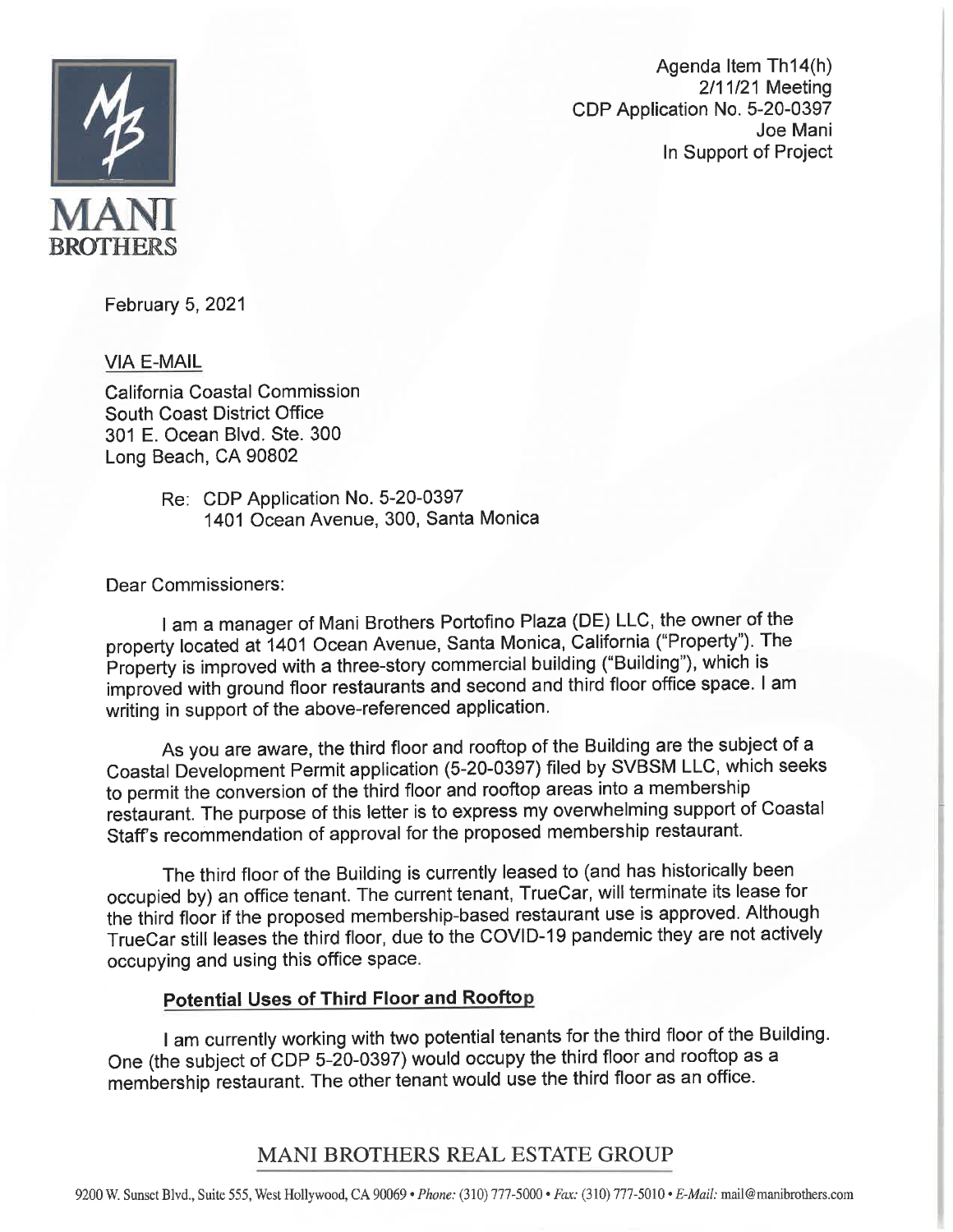#### $A_{1}$ Potential Membership Restaurant Tenant

The membership restaurant is estimated to have about 5,000 members. all of whom are permitted to bring guests. I also understand that space will be made available in the restaurant for nonprofit groups to meet and dine. I also support the proposed restaurant tenant's anti-discrimination and social justice policies.

I believe that the conversion from office to restaurant use is the highest and best use for the third-floor and rooftop areas because it means that more people will have the opportunity to access the beautiful views of the shoreline and Pacific Ocean. This also supports the Coastal Commission's objective to enhance access to the coast by a diverse population.

#### $B<sub>1</sub>$ **Potential Office Tenant**

If the Coastal Commission does not approve the proposed CDP for the membership restaurant, it is my intent to lease the third floor to an office tenant with approximately 40 employees. During this tough economic time, it is difficult to find tenants, and we do not have the luxury of waiting for other alternatives. If the membership restaurant is not approved, we will move forward with the office tenant.

To me, converting the office space into a membership restaurant is a big win for the Coastal Commission because it directly supports the Commission's policy to increase coastal access. The proposed membership restaurant has the potential to provide coastal access and views of the Pacific Ocean to thousands of people, whereas only about 20 people would be able to enjoy such view if the space is leased to an office tenant.

Therefore, I would like to reiterate my support of Coastal Staff's recommendation of approval for the proposed membership restaurant. If you have any questions, do not hesitate to reach me at the phone number or email address provided on this letter.

Sincerely, Mani Brothers Portofino Plaza (DE), LLC Joe Mani Manager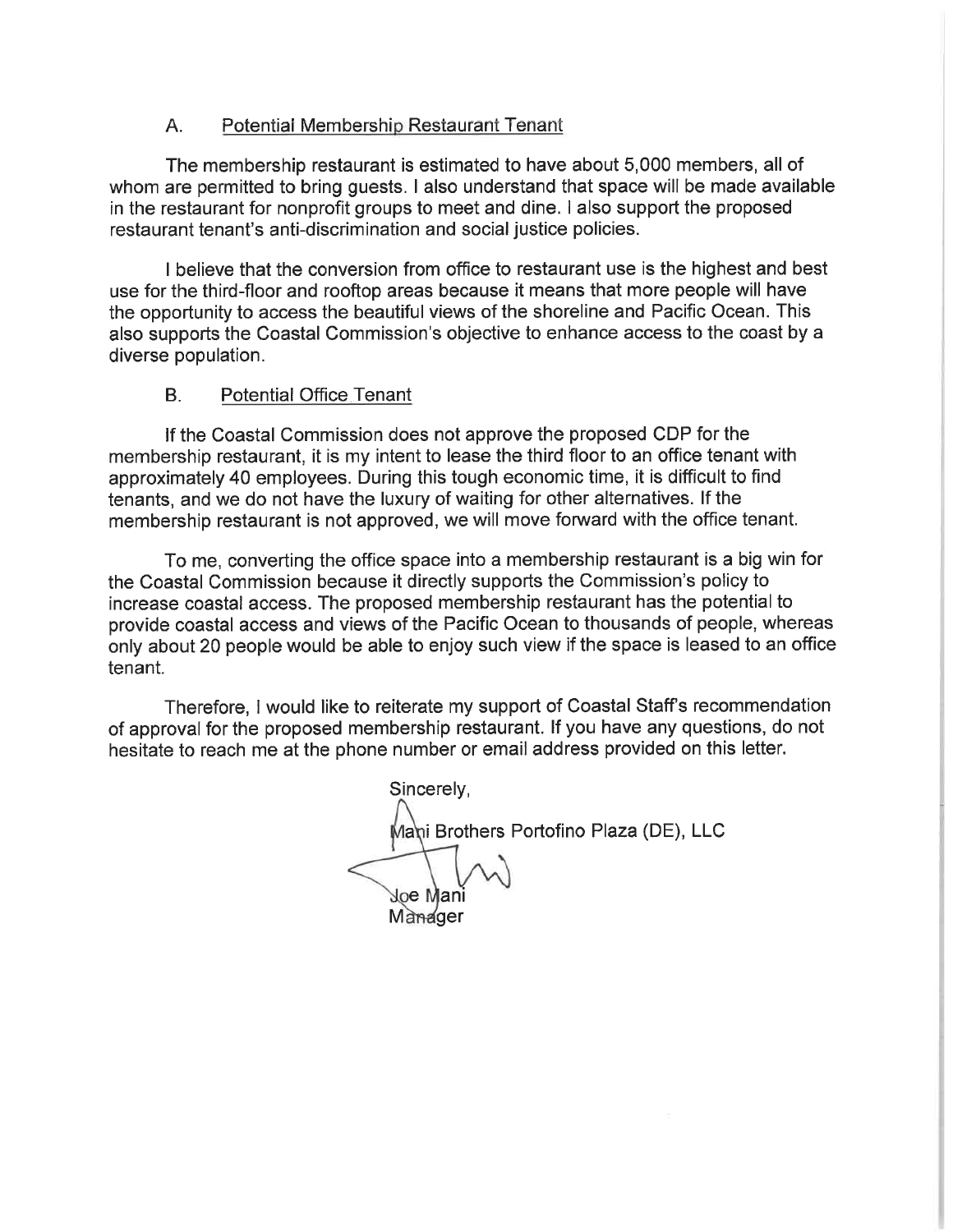

February 5, 2021

Steve Hudson, District Director California Coastal Commission 301 E. Ocean Blvd, Suite 300 Long Beach, CA, 90802

Re: Public Comment on February 2021 Agenda Item Thursday 14h - Application No. 5-20-0397 (SVBSM LLC, Santa Monica)

Dear District Director Hudson and Honorable Coastal Commissioners,

Downtown Santa Monica, Inc. (DTSM) supports conversion of the third floor of the building located at 1401 Ocean Ave. (soon to be vacant office space) to a restaurant with a membership model. The proposed restaurant is a unique and novel use that will develop community and serve as a draw to the neighborhood and the coast.

We understand and share your commitment to enhancing diversity, equity and inclusion in access to the coast and its amenities. The applicant is committed to enacting policies that will foster an inclusive and welcoming environment, including: requiring all members and employees to sign a zero-tolerance discrimination policy; establishing a membership committee to recruit a diverse member base taking into account race, gender, sexual orientation, age, and other factors; discounted membership programs; and charitable use of the restaurant space by local non-profits.

In a period of increasing vacancies, we advocate for exciting, new concepts and interesting uses. The proposed restaurant will create opportunities for members to make connections and build community. It will encourage locals to frequent downtown and the coast — post-pandemic when it is safe to do so.

A restaurant will inherently increase the number of people who have access to stunning views of the Santa Monica Bay, currently only visible to the employees of the present office tenant. In the absence of the proposed restaurant, the property owner will lease the space to another office tenant capable of paying the significant rent, thus barring any enhancements to either coastal access or diversity, equity and inclusion.

We believe this project to be otherwise consistent with the Downtown Community Plan as well as the objectives of the pending Local Coastal Plan.

Thank you for your consideration. We look forward to continued partnership in keeping our coastal downtown vibrant and welcoming for visitors and residents alike.